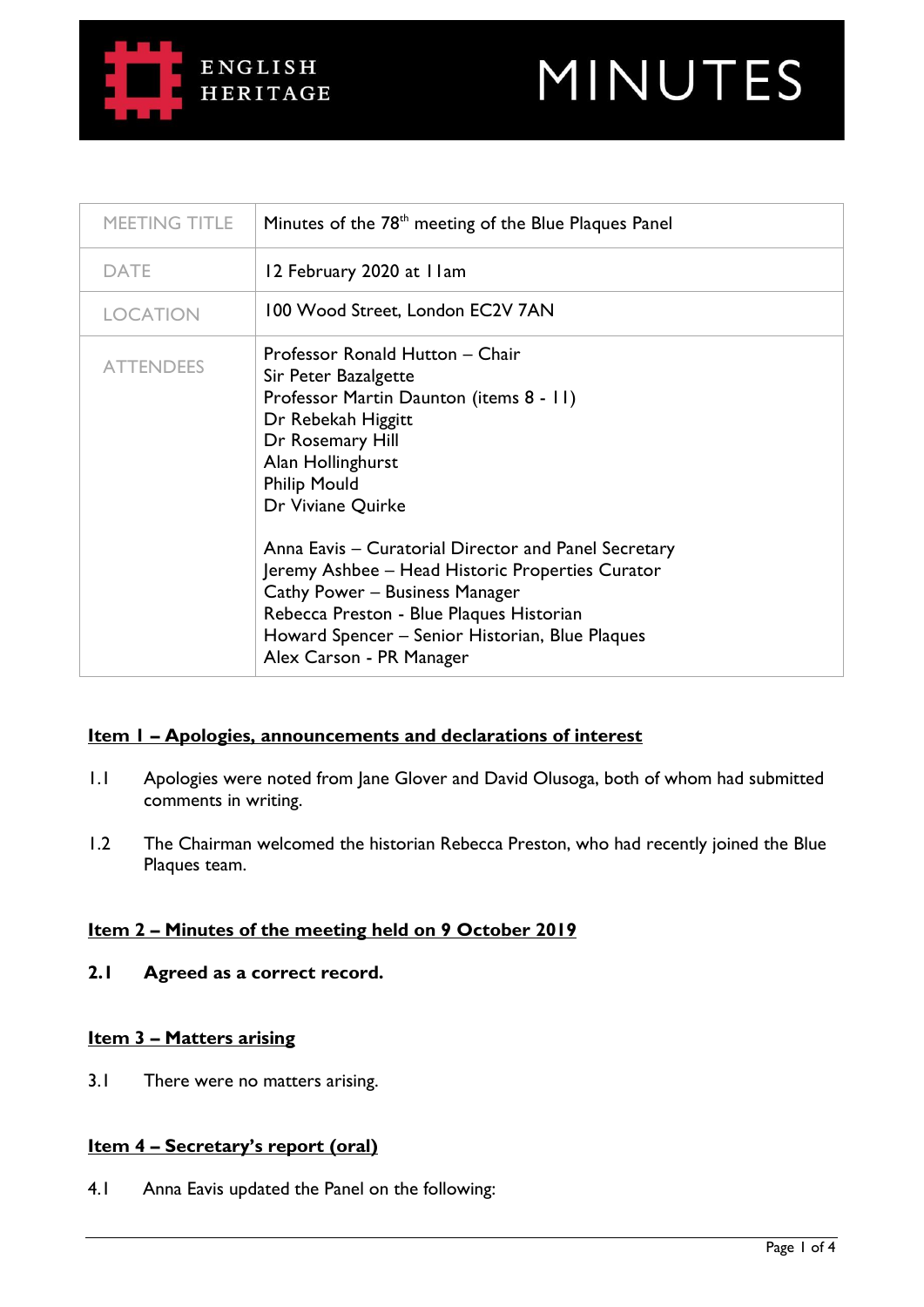- Responses to decisions made at the last Panel meeting
- Installations and unveilings since the last Panel meeting, with thanks to Panel members who had assisted.
- Forthcoming unveilings, including Dame Helen Gwynne-Vaughan, to coincide with International Women's Day; Barbara Hepworth and John Skeaping; and Gerald Durrell
- Numbers of nominations received
- Interviews currently being held for new Panel members, following advertisement on the EH website
- Work to improve the Blue Plaques App
- Plans to publish the minutes of the current Blue Plaques Panel meeting and future meetings on the EH website
- Interviews and other promotional activities/discussions with those responsible for other plaque schemes
- Measures to address damage to/removal of existing blue plaques

# **Item 5 – PR Update**

5.1 The Panel noted the PR Update.

# **Item 6 – Plaques Approved**

6.1 The Panel noted the list of plaques approved for 2019, 2020 and 2021.

## **Item 7 – Criteria for the evaluation of Blue Plaque proposals**

7.1 Included for information.

## **Item 8 – Consideration of Preliminary reports**

8.1 Under its terms of reference, the Blue Plaques Panel advises English Heritage on the erection of Blue Plaques. The Panel considered 24 preliminary nominations as follows:

#### **Janet Aitken (1886-1982)**

The Panel's decision was not to shortlist

# **Marjory Allen, later Lady Allen of Hurtwood (1897-1976)**

The Panel's decision was to shortlist

**Lilian Barker (1874-1955)** The Panel's decision was to shortlist

**Josephine Barnes (1912-1999)** The Panel's decision was to shortlist

## **Louise Eates (1877-1944)**

The Panel's decision was not to shortlist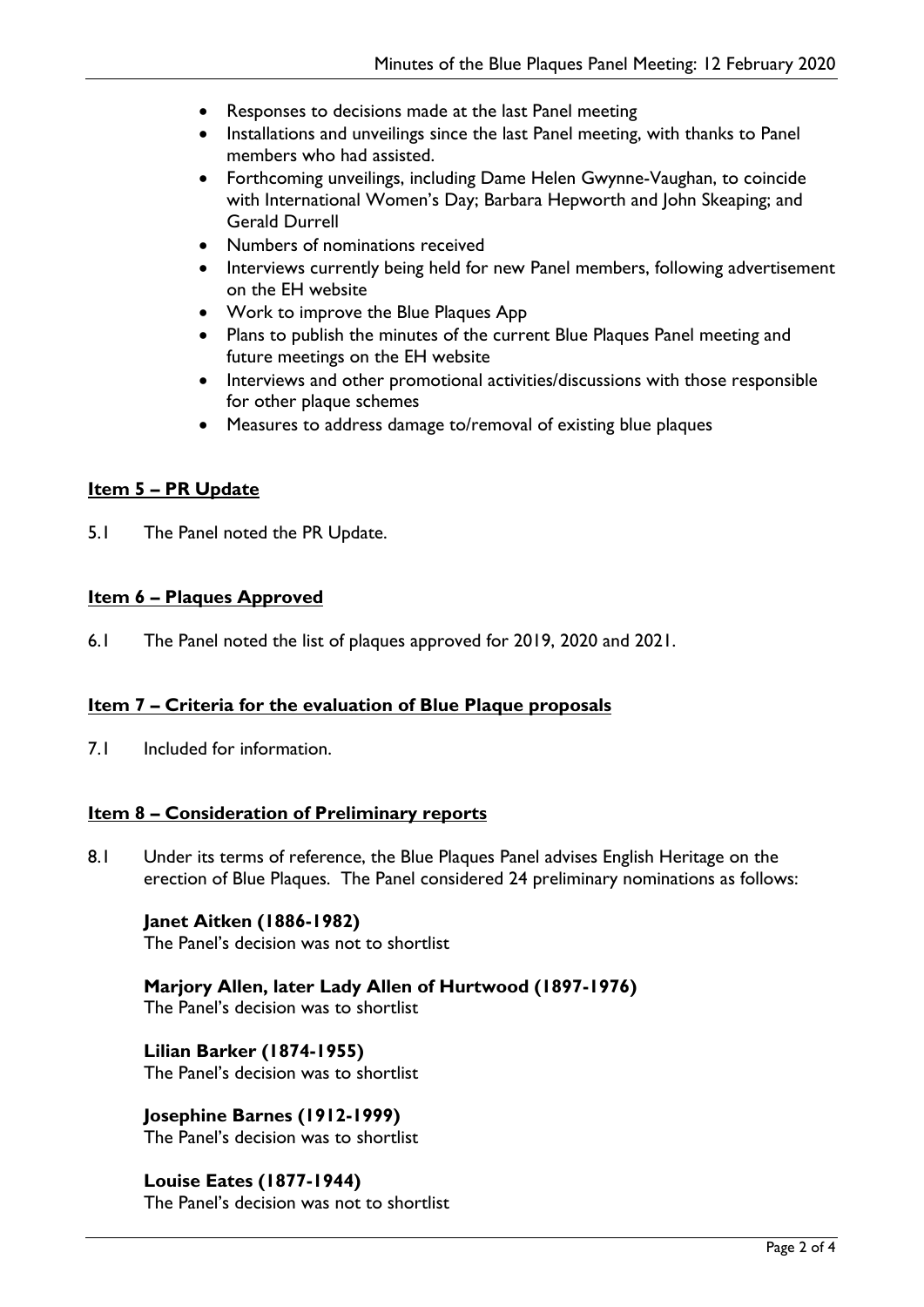**Isabella Gilmore (1842-1923)** The Panel's decision was not to shortlist

**Ruby Grierson (1903-1940)** The Panel's decision was not to shortlist

**Mariga Guinness (1932-1989)** The Panel's decision was not to shortlist

**Alice Head (1886-1981)** The Panel's decision was not to shortlist

**Edith Holden (1871-1920)** The Panel's decision was not to shortlist

**Jind Kaur (1817-1863)** The Panel's decision was not to shortlist

**Edmonia Lewis (1844-1907)** The Panel's decision was to shortlist

**The London Lesbian and Gay Centre (1985-1991)**

The Panel's decision was not to shortlist

**Olivia Manning (1908-1980)** The Panel's decision was not to shortlist

**Marie-Louise Von Motesiczky (1906-1996)** The Panel's decision was not to shortlist

**Flora Murray (1869-1923)** The Panel's decision was not to shortlist

**Bill Owen (1914-1999)** The Panel's decision was not to shortlist

**William Pleeth (1916-1999)** The Panel agreed to defer consideration of this nomination to the next meeting.

**Margaret Pyke (1893-1966)** The Panel's decision was not to shortlist

**Barbara Pym (1913-1980)** The Panel's decision was to shortlist

**Joan Robinson (1903-1983)** The Panel's decision was to shortlist

**Githa Sowerby (1876-1970)** The Panel's decision was not to shortlist